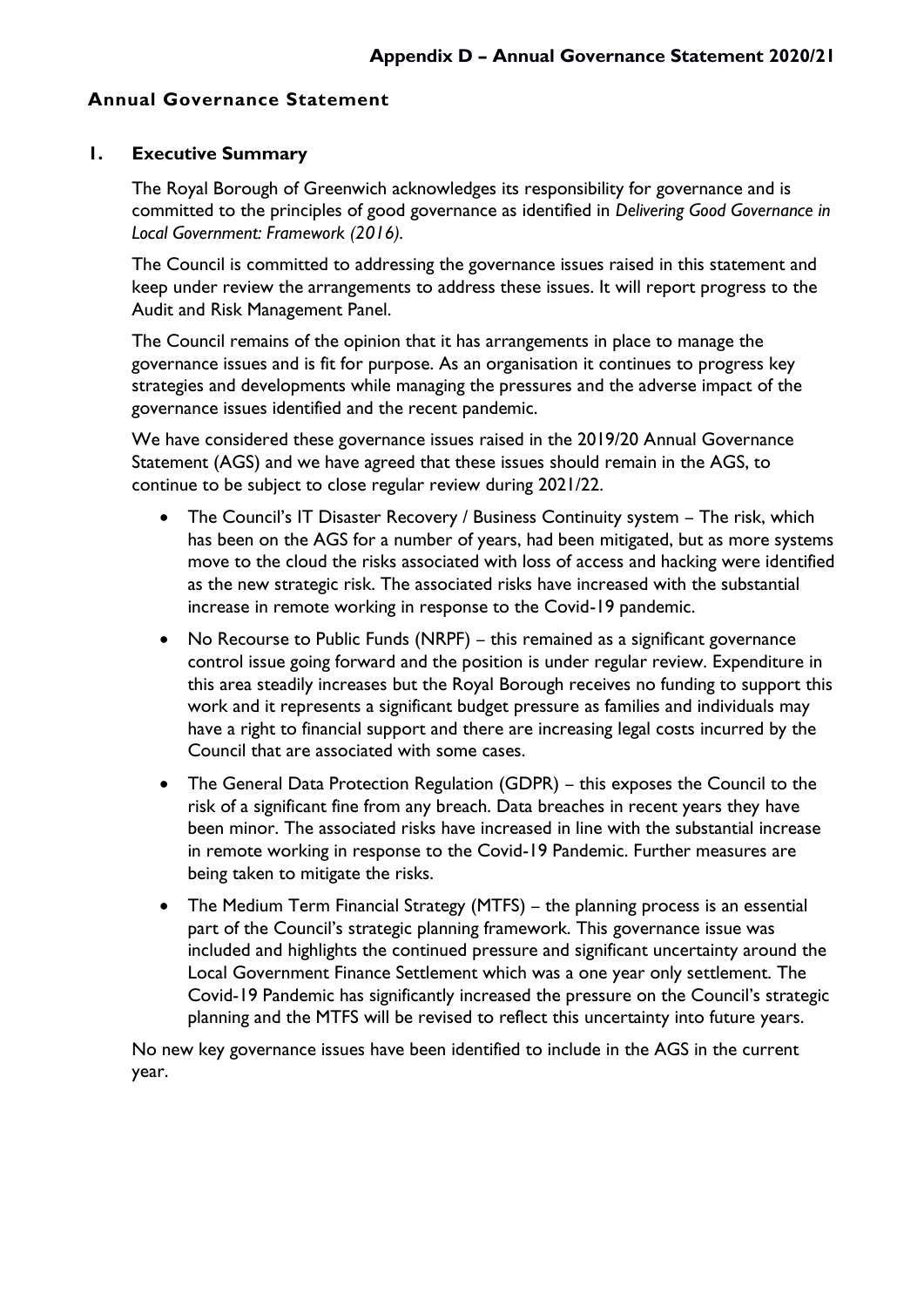Cllr Danny Thorpe **Debbie Warren** 

Leader of the Council Chief Executive

Dated: xx September 2021 Dated: xx September 2021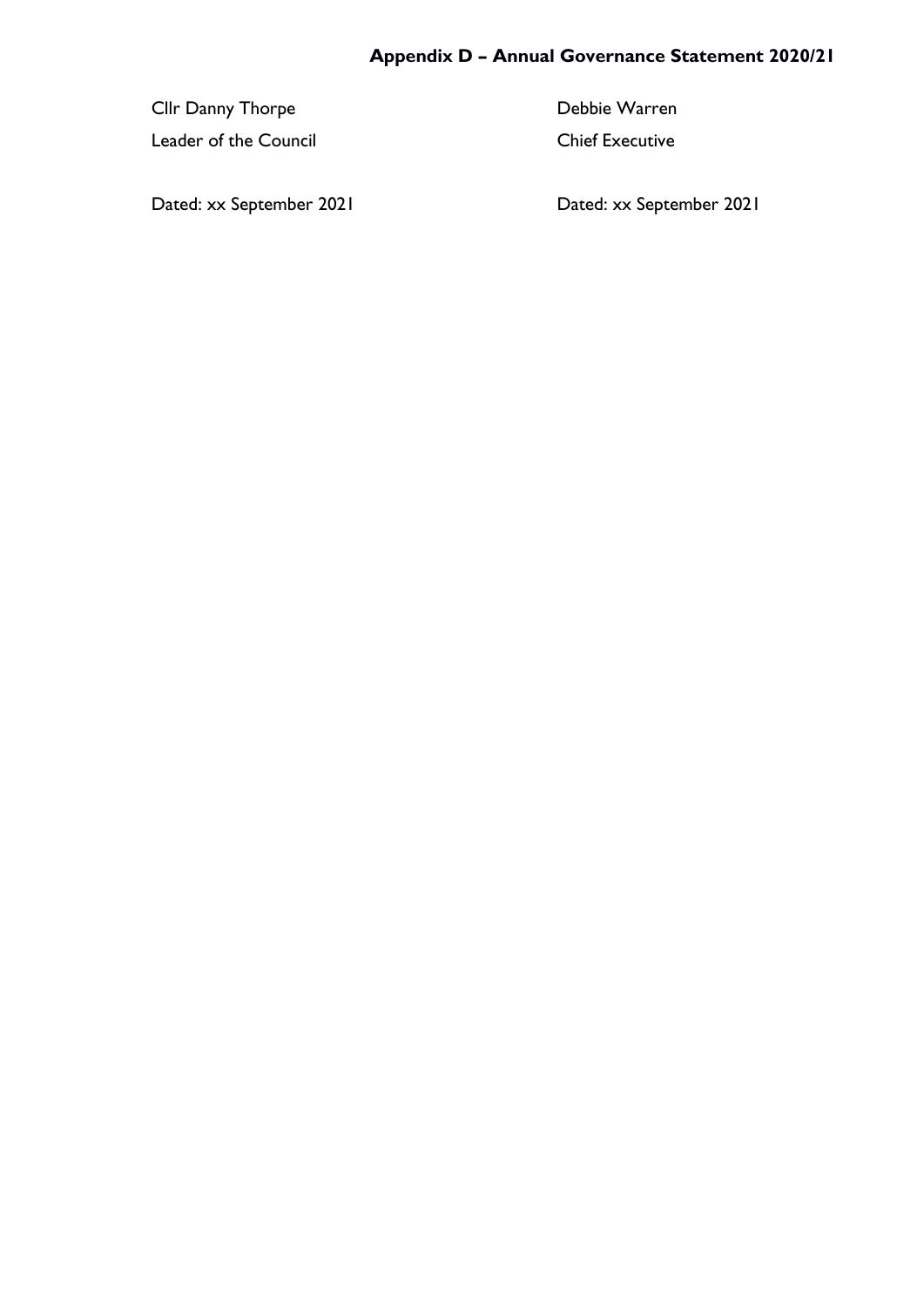### **2. Key Governance Arrangements**

### **Scope of responsibility**

The Royal Borough has approved and adopted a code of corporate governance based on the principles of the CIPFA/SOLACE Framework *Delivering Good Governance in Local Government: Framework (2016)*. A copy of the code can be obtained from the Director of Finance In accordance with this framework the Royal Borough has to undertake a review of its systems of internal control at least annually. This statement explains how the Royal Borough has complied with the code and also meets the requirements of regulation  $6(1)(a)$  of the Accounts and Audit Regulations 2015 in relation to the effectiveness of its system of internal control.

CIPFA and SOLACE reviewed the Framework in 2015 to ensure it remains 'fit for purpose' and published a revised edition in April 2016.

CIPFA issued a guidance bulletin in February 2021 setting out how the organisation should take account of the impact of Covid-19 pandemic on the governance arrangements as part of its annual review. The guidance has been taken into account as part of this review.

#### **What is Governance?**

Governance is about how the Council ensures that it is doing the right things, in the right way, for the right people in a timely, inclusive, open, honest and accountable manner. Good governance leads to effective:

- leadership and management;
- performance and risk management;
- stewardship of public money; and
- public engagement and outcomes for our citizens and service users.

#### **The governance framework**

The core principles of good governance are set out in the CIPFA/SOLACE Framework and the first two are expected to permeate the other core principles:

- Behaving with integrity, demonstrating strong commitment to ethical values, and respecting the rule of law;
- Ensuring openness and comprehensive stakeholder engagement;
- Defining outcomes in terms of sustainable economic, social, and environmental benefits;
- Determining the interventions necessary to optimise the achievement of the intended outcomes;
- Developing the entity's capacity, including the capability of its leadership and the individuals within it;
- Managing risks and performance through robust internal control and strong public financial management; and
- Implementing good practices in transparency, reporting, and audit to deliver effective accountability.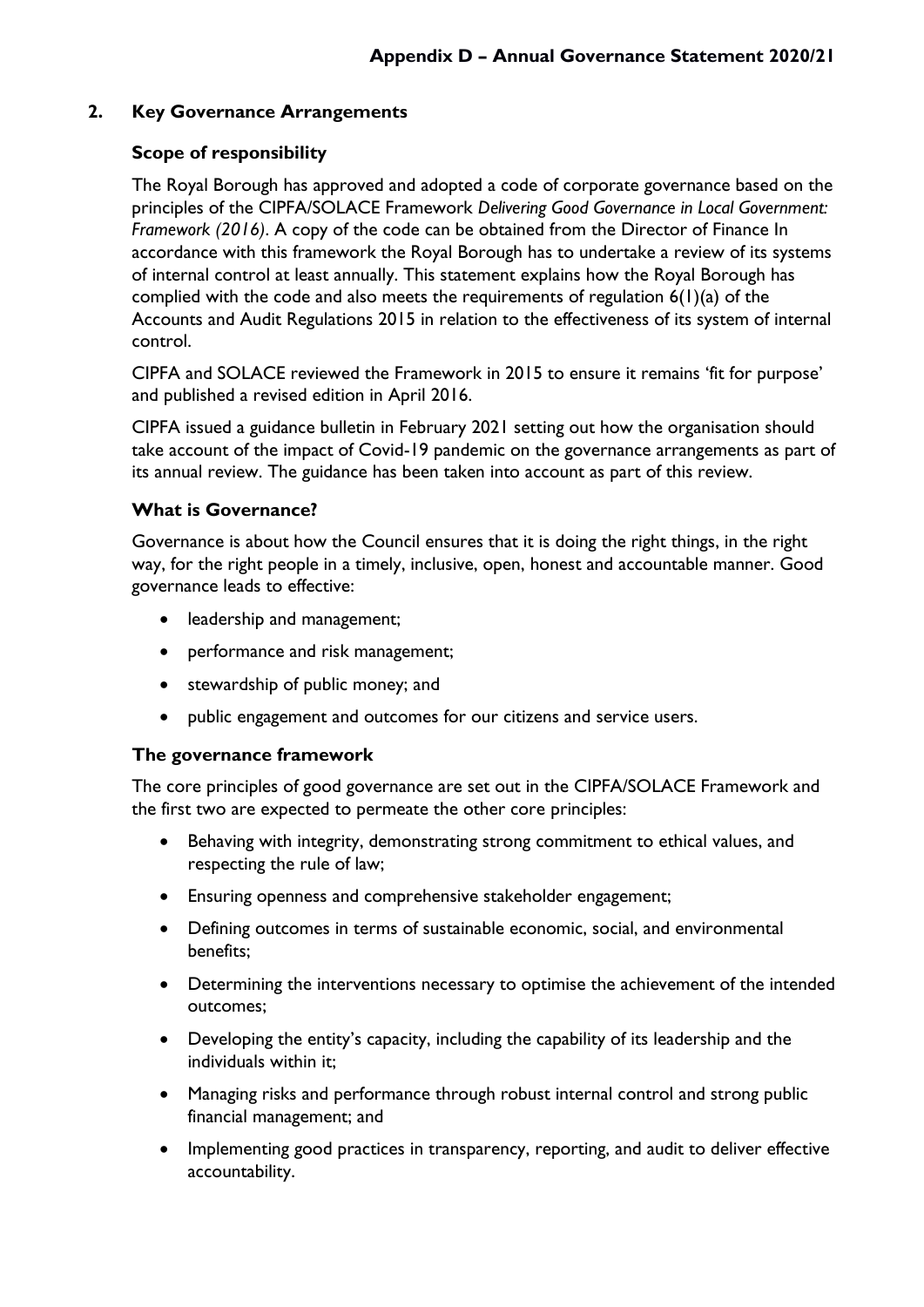The Royal Borough's governance framework is summarised in its Local Code of Corporate Governance. The following paragraphs outline the key elements of the systems and processes that comprise the Royal Borough's governance framework and arrangements, in place in 2020/21 and summarises how the principles of good governance have been met.

## **What is the purpose of a Governance Framework?**

The governance framework is set out in the Code of Corporate Governance, which is reviewed annually and updated. The governance framework comprises the culture, values, systems and processes by which an organisation is directed and controlled. It enables the Council to monitor the achievement of its strategic objectives and to consider whether those objectives have led to the delivery of appropriate services and value for money. The system of internal control is a significant part of the framework and is designed to manage risk to a reasonable level. It assures that in conducting its business, the Council:

- operates in a lawful, open, inclusive and honest manner;
- makes sure that public money and assets are safeguarded from inappropriate use, or from loss and fraud, properly accounted for and used economically, efficiently and effectively;
- has effective arrangements for the management of risk;
- secures continuous improvement in the way that it operates;
- enables human, financial, environmental and other resources to be managed efficiently and effectively;
- properly maintains records and information; and
- ensures its values and ethical standards are met.

The governance framework has been in place during the year ended 31 March 2021.

#### **Annual Governance Statement**

The AGS is an annual assessment of the governance assurance processes in place to meet the governance framework. This includes Cabinet Member overview and oversight and robust challenge by the Council's Statutory Officers i.e. the Chief Executive, Monitoring Officer and Chief Financial Officer.

In addition, 'an assurance model' is in place which helps Members and Senior Management to understand where assurances are being obtained from, what level of reliance they are able to place on that assurance and what potential gaps are identified in that assurance.

Effective risk management and control assurance can come from many sources within the Council:-

- functions that own and manage risks e.g. management and supervisory controls;
- functions that oversee risks e.g. Governance structures and processes such as Audit and Risk Management (ARM) Panel, Scrutiny, and Boards; and
- functions that provide independent assurance on the management of risks e.g. OFSTED and Internal/External Audit.

These help the Council understand how each contributes to the overall level of assurance and how best they can be integrated and supported. This summarises the Council's governance assurance framework.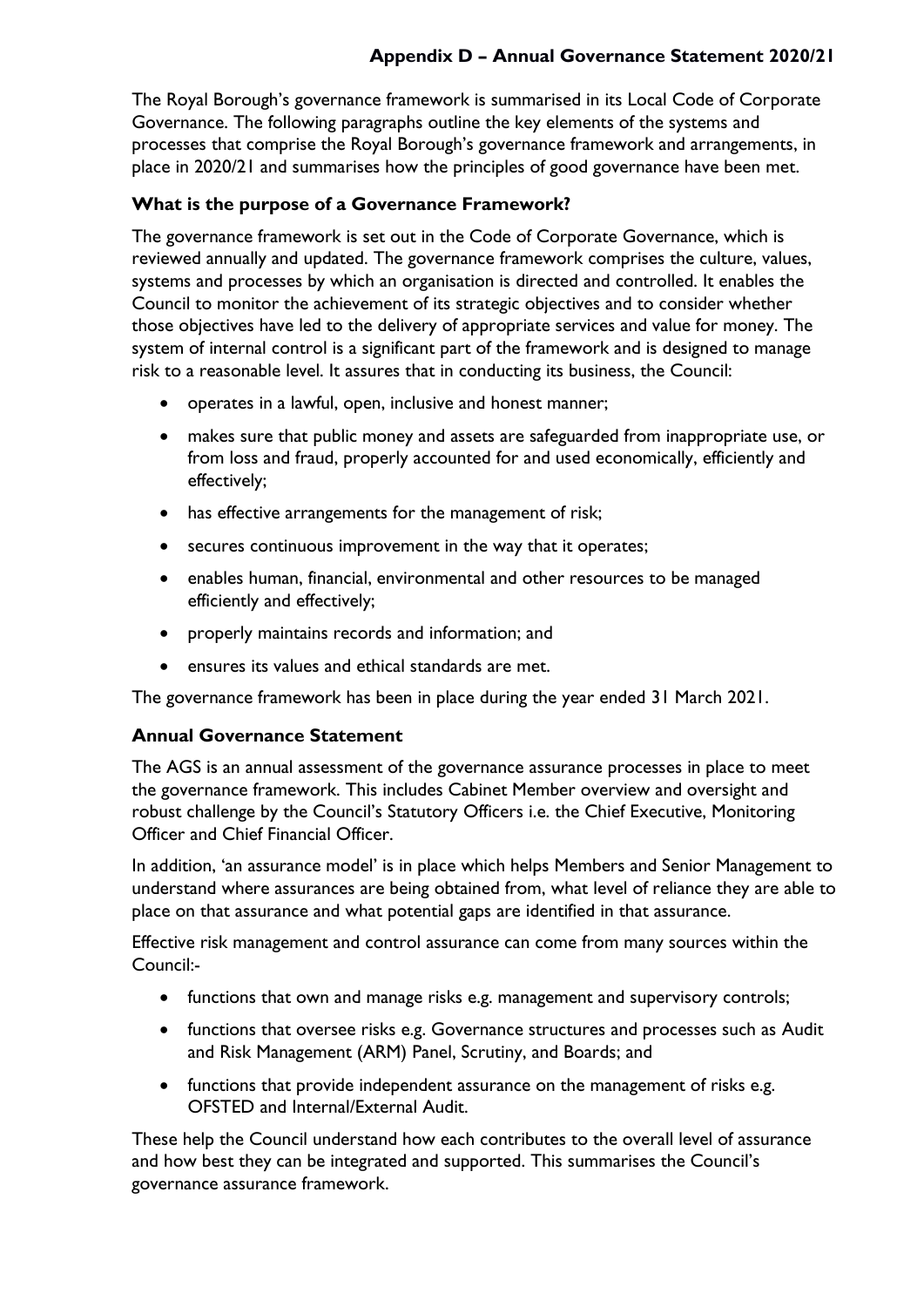#### **How does the Council monitor and evaluate the effectiveness of its governance arrangements?**

The Council annually reviews the effectiveness of its governance arrangements that have been in place during the preceding financial year. The key sources of assurance that inform this review are outlined below:

- The continued development and implementation of a Member / Management governance assurance framework, which enables the Council to gain assurance that good governance actions and behaviours are operating within the Council;
- Internal Audit's independent review of the effectiveness of the Local Government Pension Scheme's governance arrangements, which includes the administration of the pension fund;
- The Head of Internal Audit's annual report 2020/2021, which provides the independent assurance that key risks (financial and non-financial) are being adequately controlled and provides an opinion on the effectiveness of these arrangements;
- The outcome of risk management activity during 2020/2021 and any critical risks identified; and
- Any comments made by the Council's External Auditors and any other review agencies and inspectorates.

A Corporate Assurance Checklist is prepared which sets out in detail the arrangements in place and how the Council believes that its arrangements have meet the CIPFA Principles of Good Governance.

## **3. Application of the Financial Management Code**

The CIPFA Financial Management Code 2019 (FM Code) was introduced from 2020/21 with 2020/21 as a shadow year, ahead of full implementation from 2021/22. A key goal of the FM Code is 'to improve financial resilience by embedding enhanced standards of financial management.'

The Director of Finance is able to demonstrate that the key principles of the FM Code are already in place; these are set out within the Council's Local Code of Governance and embedded in the Governance Framework:

- Leadership The leadership of the Council receive reports on alternative applications of available resources, assesses the relative benefits of proposals and develop its Medium Term Financial Strategy to support the Corporate Plan.
- Accountability The Council applies the Delivering Good Governance in Local Government Framework 2016; the AGS is produced annually with the statement of accounts by the Council, while the budgetary process is used to produce a budget annually and budget monitoring is presented to enable the Council's leadership team to make the necessary strategic financial decisions and keep those decisions under review during the financial year.
- Transparency The Council engages with stakeholders and partners to help to develop the long-term financial strategy of the Council, its MTFS and its annual budget.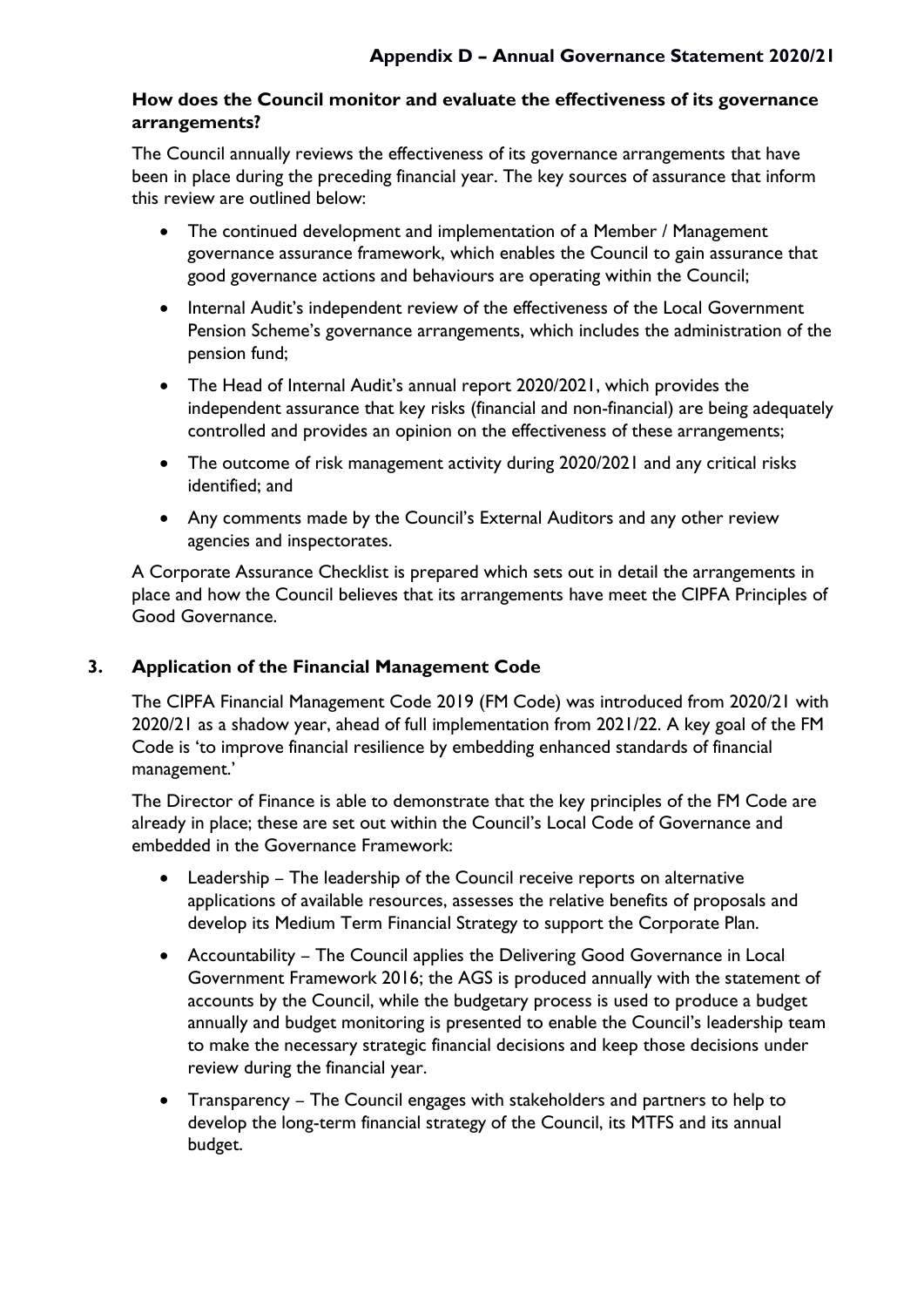- Standards The authority complies with the CIPFA Prudential Code for Capital Finance in Local Authorities, and fulfils its statutory obligation to set a budget annually with a statement by the Director of Finance on the robustness of the estimates and the adequacy of reserves.
- Assurance Cabinet, Overview and Scrutiny Committees and the ARM Panel provide the key member led review bodies that oversee governance and internal control, receiving reports from the Director of Finance to enable members and chief officers to identify emerging risks and take corrective action.
- Sustainability The Council has a Medium Term Financial plan for 2021/22, agreed by Cabinet is based on the best information available. The Plan assesses the pressures the Council is facing, and the proposals to address those pressures. It will remain subject to review, if the Government plans and timescales are not met and a further pandemic wave occurs.

The Director of Finance and the Council believes that arrangements are in place to comply with the FM Code, but will keep arrangements under review as part of its overall Governance Framework.

## **4. Review of effectiveness**

The Royal Borough has responsibility for conducting, at least annually, a review of the effectiveness of its governance framework including the system of internal control. The review of effectiveness is informed by the work of the executive managers within the authority who have responsibility for the development and maintenance of the governance environment, i.e. the Head of Internal Audit's annual report, and by comments made by external auditors.

The Local Code of Governance is the Royal Borough's governance framework; there are various levels of assurance, in particular the level of internal control exerted by the management of the Royal Borough summarised in the Corporate Assurance Checklist for 2020/21.

In reviewing the Royal Borough's governance arrangements in this year it has considered the arrangements in place and operating for the majority of the financial year ended 31 March 2021 and it has also considered the arrangements in response to the on-going Covid-19 Pandemic.

#### **Pandemic Governance arrangements**

The review has considered the evidence of how governance operated during the year when there were two national lockdowns and periods of restriction in place in response to the pandemic. The review has considered the effectiveness in the response to pandemic and how the operations of the Royal Borough have adapted to the rapidly changing situation.

The normal governance process included reviewing-;

- The Council's constitution which has been updated to reflect the roles and responsibilities of members in the current municipal year;
- Arrangements for communicating with the citizens of Royal Greenwich and other stakeholders which include providing information, online consultations and meetings;
- Performance management arrangements to ensure the delivery of objectives within the corporate plan within the planned resources;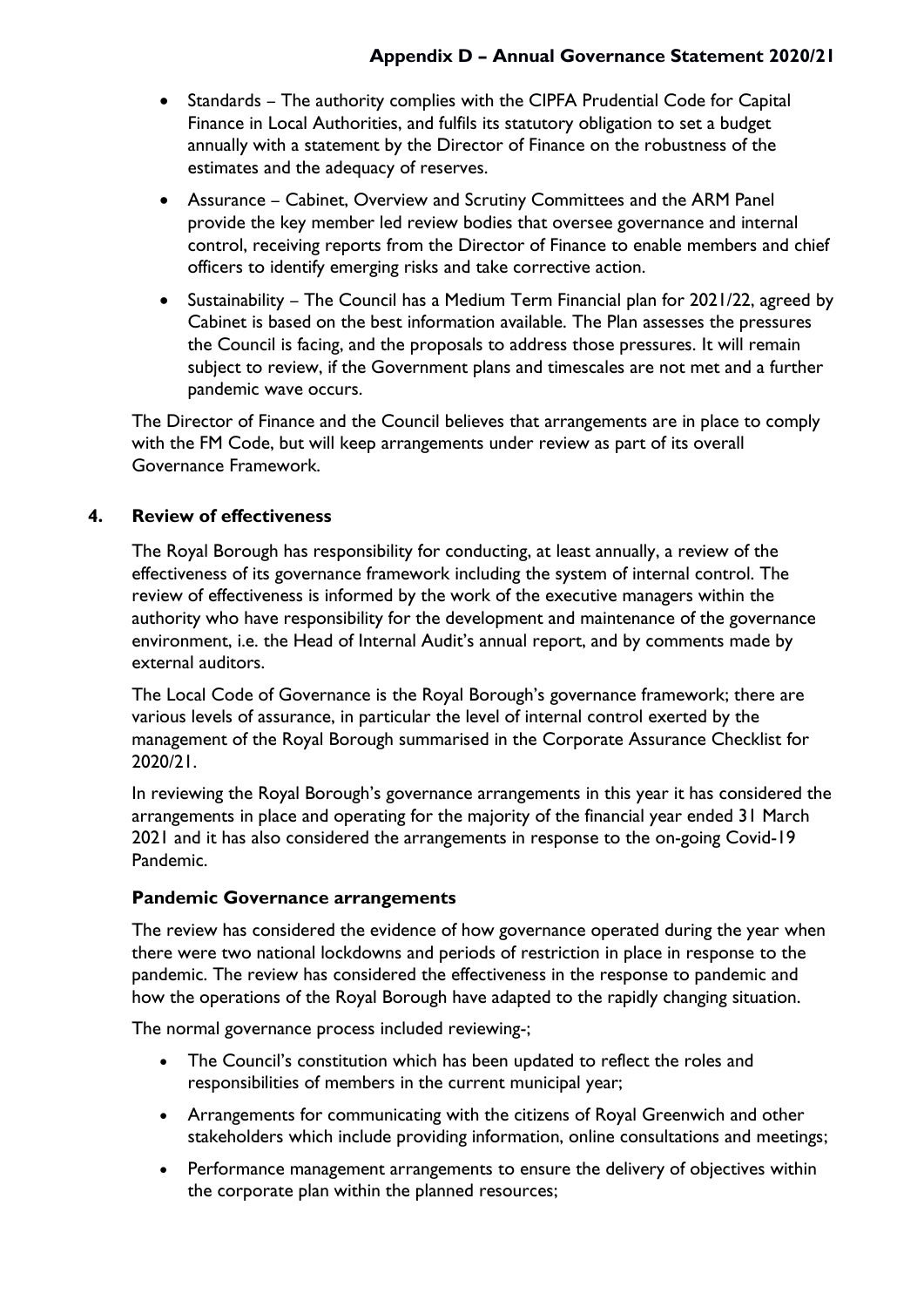- Roles, responsibilities and training of members and officers responsible for governance;
- The process for making financially and legally prudent risk assessed decisions and reviewing decisions through the Overview and Scrutiny process;
- Overall risk management arrangements and the process for reporting concerns and complaints;
- Activities of the relevant member committees and panels;
- Activities of the departmental management teams in the delivery of their services plans and the respective contributions to the corporate plan;
- The Head of Internal Audit report on the Royal Borough's internal control arrangements based on internal audit's work programme during the year to ensure compliance with policies and procedures;
- Arrangements for following up actions identified from the previous Annual Governance Review process; and
- The findings of the Royal Borough's external auditors on the work undertaken on the governance of the Royal Borough which previously gave an unqualified opinion on the accounts.

The Council used the corporate plan 2018-2022 which makes explicit statements about the Councils objectives and how it intends to achieve these.

[https://www.royalgreenwich.gov.uk/downloads/file/3851/corporate\\_plan\\_2018\\_to\\_2022](https://www.royalgreenwich.gov.uk/downloads/file/3851/corporate_plan_2018_to_2022)

#### **Governance arrangements and the Coronavirus Pandemic**

The Council began its preparations for the emerging pandemic in February 2020:

- The Director of Finance advised Audit and Risk Management Panel on 25 February 2020 that the council had begun initial preparations in relation to the growing Public Health Emergency of International Concern which was also beginning to affect global stock markets.
- A COVID-19 Taskforce was established and included officer representatives of all council services and was co-chaired by the Director of Public Health and Wellbeing and the Assistant Director, Communications and Democratic Services with the first meeting of the Taskforce on 13 March 2020.

On 16 March, the Prime Minister advised everyone in the UK against "non-essential" travel and contact with others, and to work from home if possible. By 23 March 2020 the country was in lockdown.

A range of initial actions were taken to prepare for the pandemic; internal and external communications were issued to advise staff and residents of the measures that they needed to take and to provide support and reassurance.

Measures were taken to increase remote access to the Council's network to enable more officers to work from home, particularly for those in critical roles who need access to systems not available through Office 365.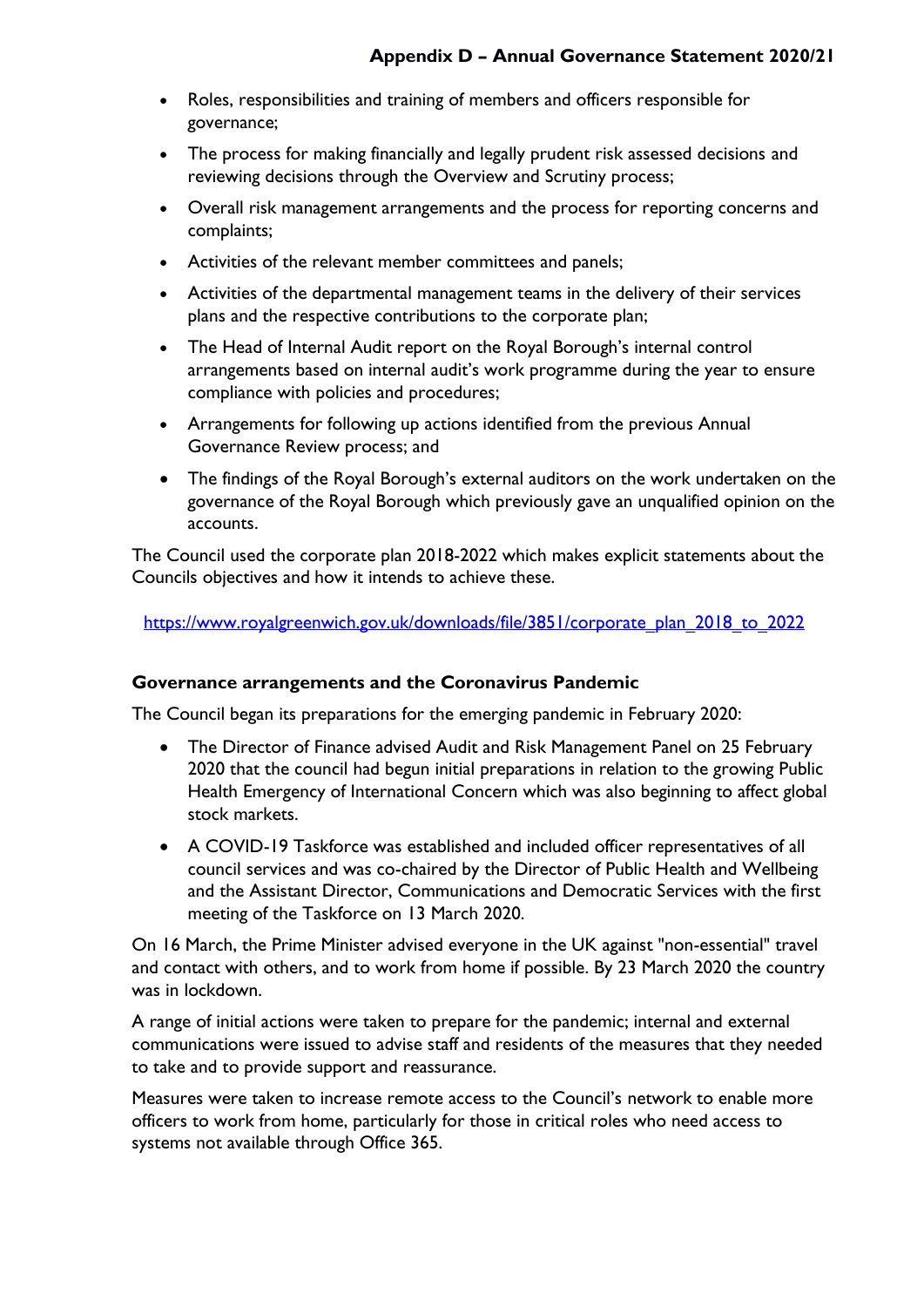- The Council's supplies of hand sanitizer were controlled to ensure that it was prioritised for customer-facing staff while procurement of new supplies were centralised, ensuring both that stocks were prioritised and that only hand sanitizer that was effective procured.
- The Council worked with local NHS services to increase the rate of hospital discharge, in order to reduce the number of patients in hospital, increasing capacity.
- The impact of school closures on families with children in receipt of free school meals was identified and efforts between the Council, schools and GS Plus coordinated to support families.

The London Local Authority Coordination Centre (LLACC) requested that all London Boroughs activate their Borough Emergency Control Centres (BECCs) on March 17. This activation established a Gold, Silver and Bronze procedures to ensure all decision response actions are properly recorded.

Greenwich BECC was been in operation seven days a week from this date and was staffed by the Emergency Planning and Business Continuity Team and staff from across the Council. A central part of the BECC's role during the pandemic has been to coordinate information flows to and from the pan-London, regional and national response arrangements.

The COVID-19 Taskforce then became the COVID-19 Silver Group. It provides daily updates on the impact of COVID-19 on Council services and coordinates the directorates' response to the pandemic. The response is cleared by Gold ahead of submission to the LLAC.

At the height of the pandemic the emergency planning and business continuity measures were in place to keep services operating as usual:-

- Establishing an operating framework to communicate and guide the organisation;
- Identifying priority services;
- Identifying staff at risk or absent;
- Identifying and redeploying staff to cover staff shielding and-self isolating;
- Identifying and responding to changes in need and demand; and
- Introducing other measures giving staff remote access to Council systems and facilities to continue to operating despite the Government restrictions.
- Introducing new operating rules around corporate buildings to minimise the risk of an outbreak
- Running Council meetings remotely
- Introducing on site testing for staff in Council buildings
- Redeploying staff to help off-site facility and to support the community

The Government introduced measures following the March 2020 Budget to support business, through Business rates relief and Government Grants to Local Businesses. In response, the Council has responded by ensuring that control measures are in place when allocating the support funds.

Although some easing of the restrictions occurred, plans anticipated a second wave and practices and processes were introduced in anticipation of a further lockdown which was introduced in December 2020.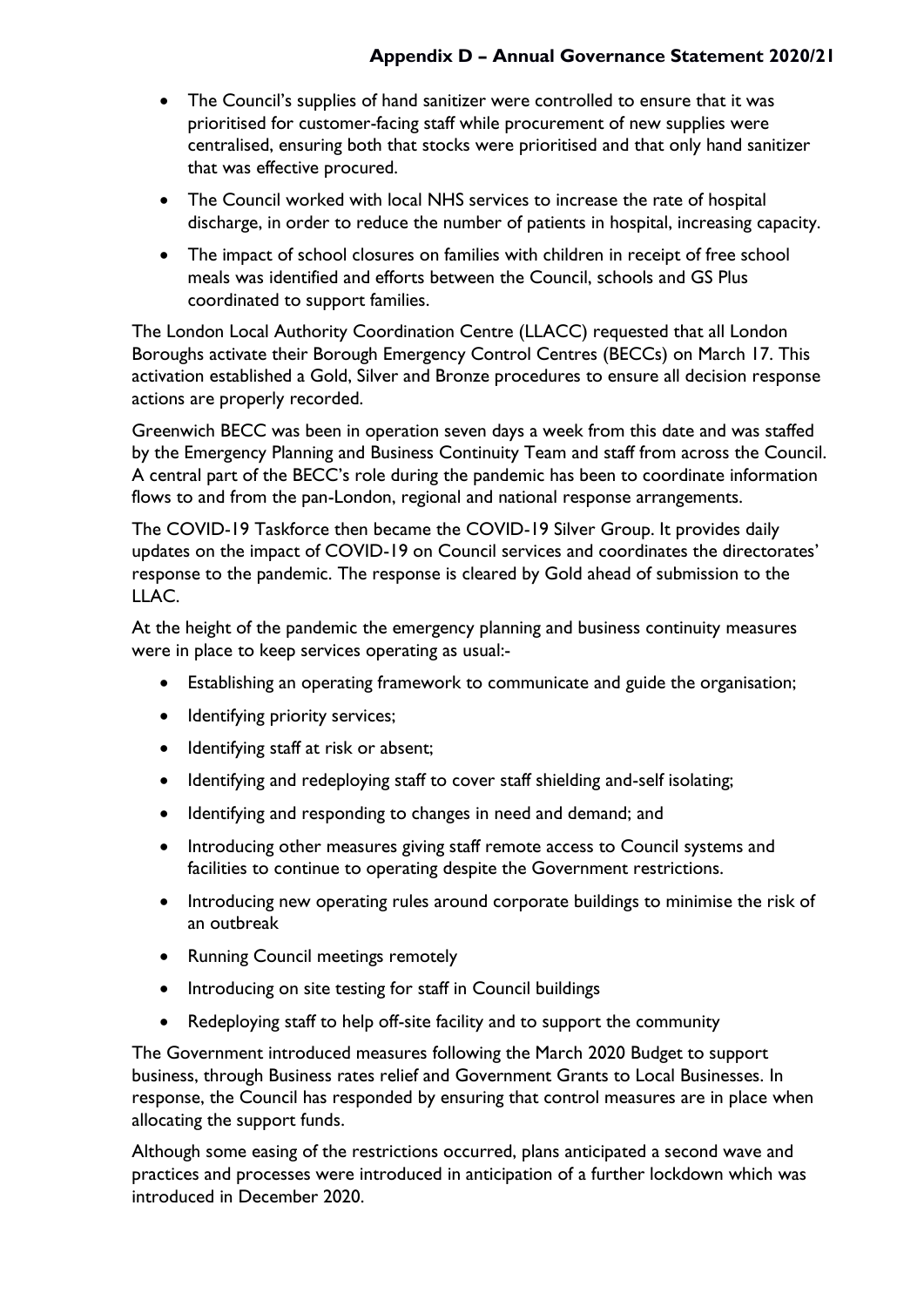The impact on the financial position of the Council in 2020/21 has been assessed and reviewed throughout the year. The review regularly reported to Cabinet to take account of the changing situation. The adverse impact has recently been assessed at £56.8m.

The current Medium Term Financial Plan will need to be kept under review and will depend in part on some issues outside the Council's control - the recovery in the borough and across the South East Region, the impact upon businesses and employment, and the easing of the current restrictions into 2021/22,

#### **5. Significant governance issues**

The 2019/20 Annual Governance Statement included four areas that represented significant governance issues.

- IT Disaster Recovery and Business Continuity;
- No Recourse to Public Funds;
- GDPR and the risk of fines from data Breaches; and
- The Medium Term Financial Plan

It was agreed that the IT Disaster Recovery and Business Continuity issue would be removed, but IT would be introduced to reflect the risks associated with the move to remote working for a large

The IT Disaster Recovery and Business Continuity did not anticipate the need to allow a significant number of staff to work from home. Access was initially restricted to key staff. The subsequent solution introduced over the following weeks, was to provide remote access to many staff with their own equipment, while the Council ordered equipment for other staff. While the Council was able to respond to the first lockdown and rapidly deployed resources, the increase in remote working was not anticipated and system security carries risks. Some staff also continue using their own equipment to help the Council to continue to function.

In relation to no recourse to public funds this has been retained as a significant governance issue. The outturn position for Nil Recourse was  $£2.8m$  net expenditure and a variance of £1.8m overspend, this is a decrease of  $(£381k)$  from 2019/20. This remains an area of close monitoring and represents a financial pressure on the Council's financial position.

A significant fine resulting from a data breach under the General Data Protection Regulation remains a risk to the Council. Although there have been minor breaches, the risk of a material breach has increased with the arrangements to deal with the pandemic and the increase in significant remote working. Additional measures are proposed to mitigate this risk, such as compulsory cyber security training.

During 2020/21, the Medium Team Financial Strategy (MTFS) was closely monitored and the risks associated with the pandemic and the longer term uncertainty, locally and nationally, now presents a significant challenge and this should be included under the Annual Governance Statement. The MTFS will be revised building on the Council's Continuous Improvement model.

During 2021/22 Members of the Audit and Risk Management Panel will be kept abreast of on-going progress achieved in these areas with a view to removing each area as a significant governance issue in the next Annual Governance Statement.

The following items have been identified as issues of concern to be monitored:-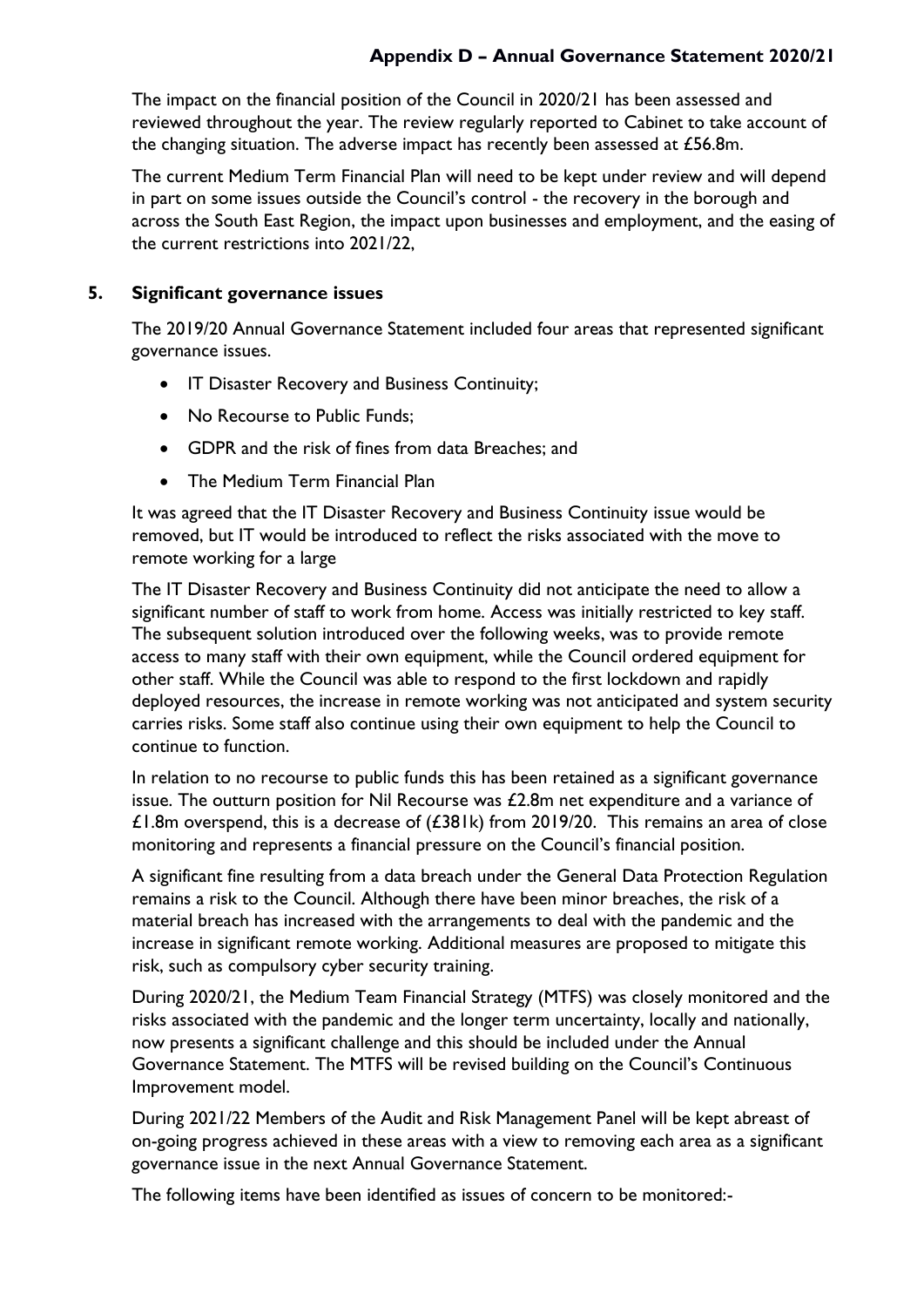| Governance Area    | Governance Control Issue                                                    | <b>Action Required</b>           | <b>Responsible Officer</b> |
|--------------------|-----------------------------------------------------------------------------|----------------------------------|----------------------------|
| IT - Disaster      | The Council's IT Disaster Recovery /                                        | Having completed the upgrading   | Director of Finance        |
| Recovery /Business | Business Continuity system remains a                                        | of the core environment in April |                            |
| Continuity         | strategic risk to the Council, due to the 2017, the primary risk around the |                                  |                            |
|                    | pivotal nature of the service to the                                        | TWC Data Centre has been         |                            |
|                    | Council's operations.                                                       | mitigated.                       |                            |
|                    | Having completed the move to our                                            |                                  |                            |
|                    | new Data Centre in Slough, the                                              |                                  |                            |
|                    | geographical risks have been replaced                                       |                                  |                            |
|                    | with contractor failure, network linkage                                    |                                  |                            |
|                    | and a new physical location.                                                |                                  |                            |
|                    | The Council's user estate is now<br>operated in a hybrid mode, with some    |                                  |                            |
|                    | users on the core environment, while                                        |                                  |                            |
|                    | other work with cloud services. Loss of                                     |                                  |                            |
|                    | access to the cloud services is now a                                       |                                  |                            |
|                    | new strategic risk, along with the                                          |                                  |                            |
|                    | hacking of our cloud tenancy.                                               |                                  |                            |

| Governance Area     | Governance Control Issue                                                                                                                                                                                                         | <b>Action Required</b>                                                                                                                                                                                         | Responsible Officer    |
|---------------------|----------------------------------------------------------------------------------------------------------------------------------------------------------------------------------------------------------------------------------|----------------------------------------------------------------------------------------------------------------------------------------------------------------------------------------------------------------|------------------------|
| No Recourse to      | No Recourse to Public Funds (NRPF)                                                                                                                                                                                               | The NRPF Team continues to                                                                                                                                                                                     | Director of Health and |
| <b>Public Funds</b> | is an immigration condition                                                                                                                                                                                                      | manage the council's response                                                                                                                                                                                  | <b>Adult Services</b>  |
|                     | restricting access to public funds,                                                                                                                                                                                              | to people who present as                                                                                                                                                                                       |                        |
| (NRPF)              | including many mainstream benefits                                                                                                                                                                                               | requiring support, despite the                                                                                                                                                                                 |                        |
|                     | such as Income Support and Housing                                                                                                                                                                                               | fact that they have no access to                                                                                                                                                                               |                        |
|                     | Benefit. Families and individuals may                                                                                                                                                                                            | public funds.                                                                                                                                                                                                  |                        |
|                     | have a right to financial support<br>(accommodation and subsistence)<br>from social services to avoid<br>destitution or because of complex<br>health needs.<br>In these cases, the Royal Borough<br>has a duty to support the    | The numbers of families<br>supported is falling slowly,<br>through robust gatekeeping and<br>supported families being<br>processed by the Home Office<br>and determined to now have<br>access to public funds. |                        |
|                     | accommodation and subsistence                                                                                                                                                                                                    | Applications to the Council                                                                                                                                                                                    |                        |
|                     | costs of residents with NRPF.                                                                                                                                                                                                    | remain high.                                                                                                                                                                                                   |                        |
|                     | These cases are often complex to<br>assess and unpredictable as to how<br>much they cost or how long they<br>last. The Royal Borough receives no<br>funding to support this work<br>represents a significant budget<br>pressure. | The outturn position for Nil<br>Recourse was £2.8m net<br>expenditure and a variance of<br>£1.8m overspend, this is a<br>decrease of (£381k) from<br>2019/20.<br>The team also manages the                     |                        |
|                     | There are also increasing legal costs<br>and legal challenges. As Case Law                                                                                                                                                       | Sanctuary Project, which is the<br>resettlement of 20 families                                                                                                                                                 |                        |
|                     | expands there is a significant risk that                                                                                                                                                                                         | under a Government scheme to                                                                                                                                                                                   |                        |
|                     | the Council's duties and                                                                                                                                                                                                         | resettle families from UNHCR                                                                                                                                                                                   |                        |
|                     |                                                                                                                                                                                                                                  | camps in the Middle East. This                                                                                                                                                                                 |                        |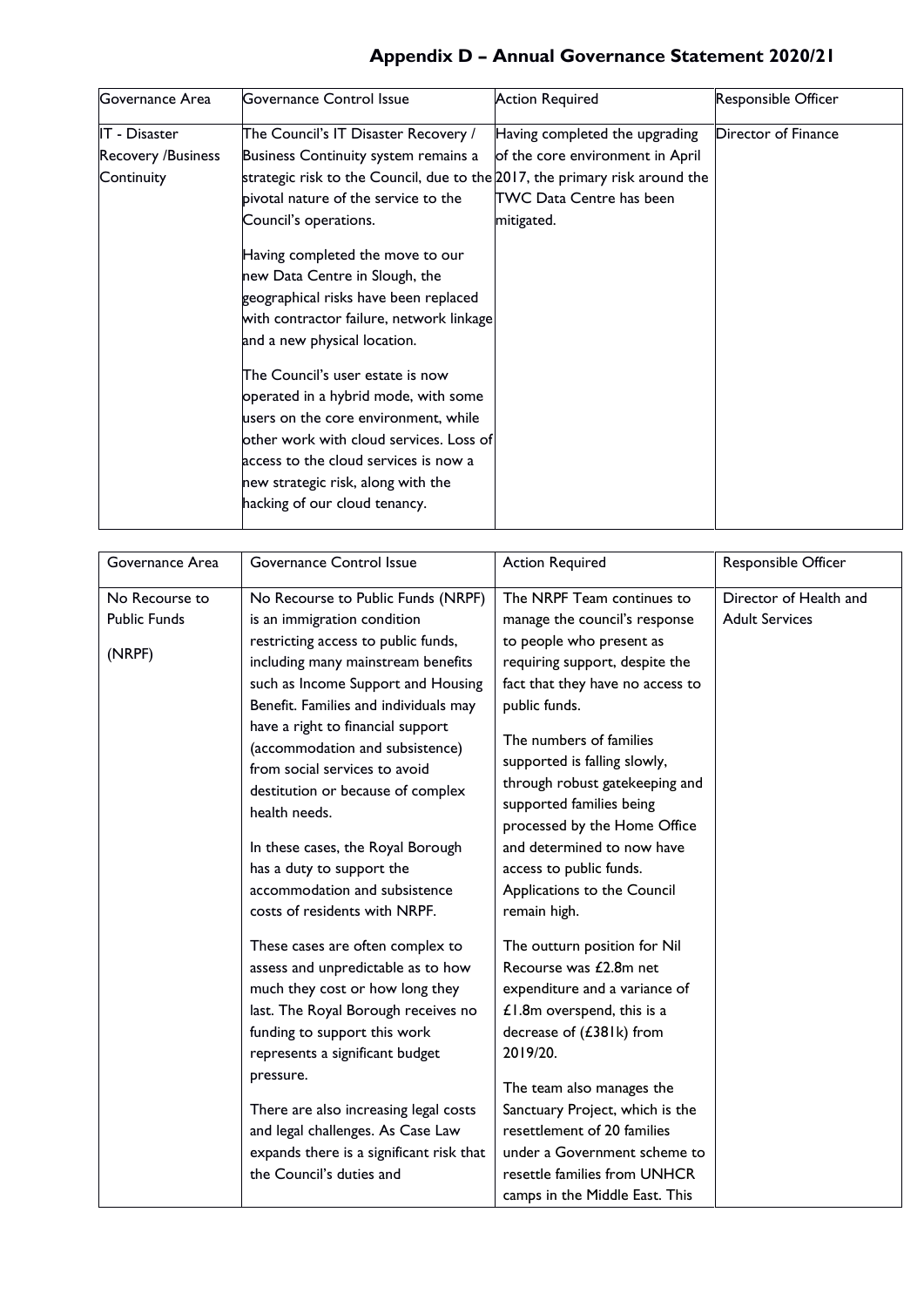| responsibilities also expand.<br>The issue remains as a significant<br>governance control issue going<br>forward and the position is under<br>regular review. | project work in partnership<br>with a range of voluntary<br>organisation, including the<br>Greenwich Islamic Centre,<br>(GIC). The contract and details<br>with the GIC are being revised. |
|---------------------------------------------------------------------------------------------------------------------------------------------------------------|--------------------------------------------------------------------------------------------------------------------------------------------------------------------------------------------|
|---------------------------------------------------------------------------------------------------------------------------------------------------------------|--------------------------------------------------------------------------------------------------------------------------------------------------------------------------------------------|

| Governance Area | Governance Control Issue                                                                                                                                                                                                                                                                                                                                                                                                       | <b>Action Required</b>                                                                                                                                                                                                                                                                                                                   | Responsible Officer                                                     |
|-----------------|--------------------------------------------------------------------------------------------------------------------------------------------------------------------------------------------------------------------------------------------------------------------------------------------------------------------------------------------------------------------------------------------------------------------------------|------------------------------------------------------------------------------------------------------------------------------------------------------------------------------------------------------------------------------------------------------------------------------------------------------------------------------------------|-------------------------------------------------------------------------|
| Data Breaches   | Under the UK General Data<br>Protection Regulations (GDPR) the<br>fine associated with a major data<br>breach is $£17.5$ million.<br>While the council has experienced<br>data breaches in recent years they<br>have been minor, and have not<br>resulted in enforcement action by<br>the Information Commissioner's<br>Office (ICO).<br>There is a risk that a breach, if<br>significant, could result in a material<br>fine. | The Council has recently rolled<br>out mandatory Cyber Security<br>training to all staff. Completion<br>rates for this training will be<br>monitored to ensure staff<br>complete this training.<br>An individual rights<br>improvement plan is being<br>developed to improve<br>directorates' handling of<br>individual rights requests. | Director of Director of<br>Improvement,<br>Communities &<br>Environment |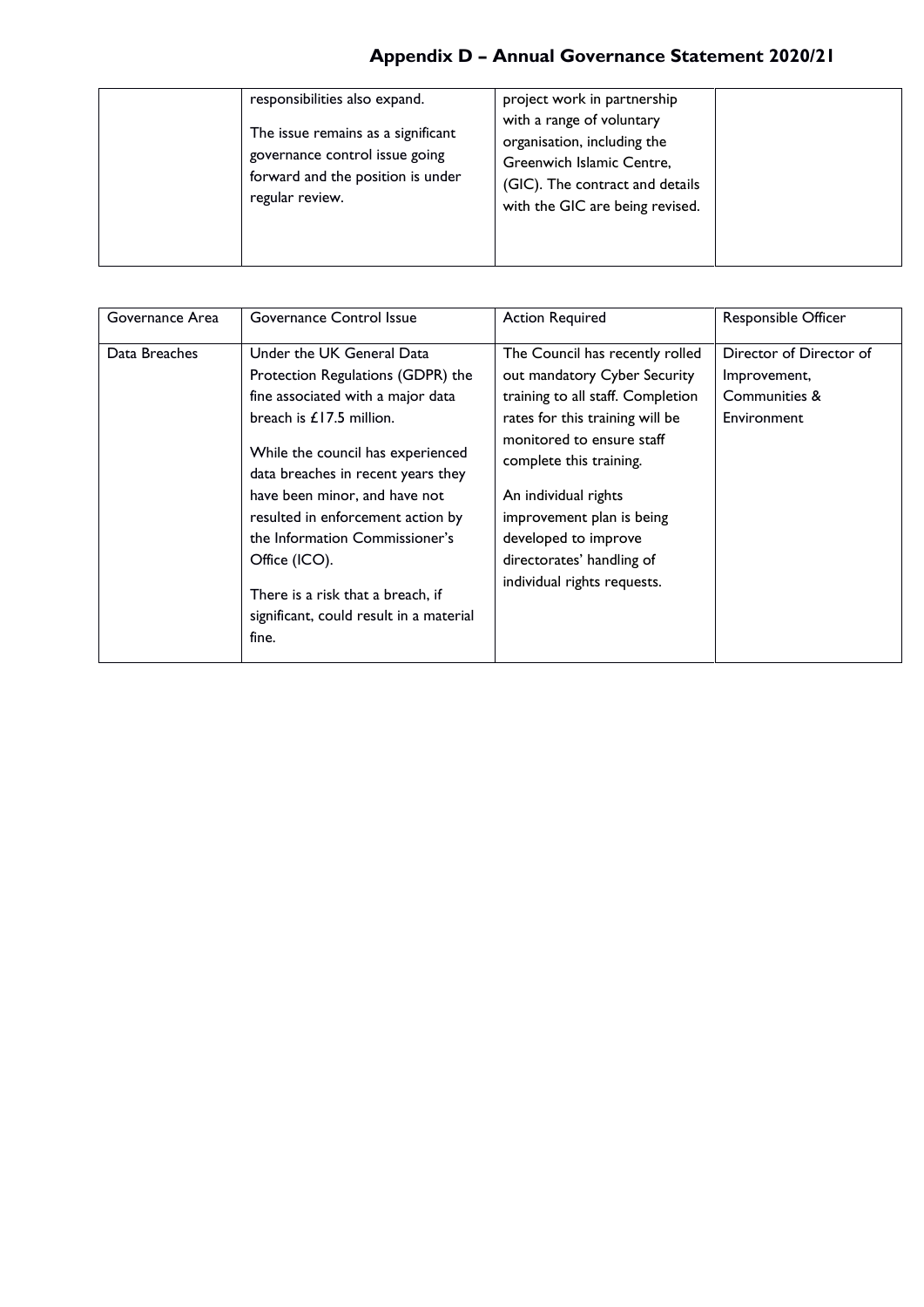| Director of Finance<br>A revised medium-term financial<br>The medium-term financial planning<br>process is an essential part of the<br>strategy will be produced building<br>Council's strategic planning framework. on the Council's Continuous<br>The Medium-Term Financial Strategy<br>Improvement model.<br>integrates strategic and financial<br>planning over the current and<br>subsequent four-year period. It<br>translates the Council's priorities into a<br>financial framework which enables the<br>Cabinet and officers to ensure policy<br>initiatives can be delivered within<br>available resources and can be aligned<br>to priority outcomes. The Council<br>presented a refreshed Medium-Term<br>Financial Strategy which was approved<br>by Council on 25 February 2021. This<br>highlighted a pressure over the medium<br>term (up to and including 2024/25) of<br>£23m. There continues to be<br>significant uncertainty in the medium<br>term for the future funding for local<br>government. The local government<br>finance settlement for 2021/22 is again<br>a one year only settlement, with the<br>deferral again of significant reform of<br>the local government funding.<br><b>Fair Funding and Business rates</b><br>reform<br>The areas of possible reform that have<br>been deferred are:<br>Fair Funding Review (including the<br>Area cost adjustment - ACA)<br><b>Business Rate Baseline Reset</b><br>A move from 50% to 75% Business<br><b>Rate Retention</b><br>The potential introduction of the<br>Alternative Business Rate Retention<br>System<br>No timeline was discussed when the<br>settlement was released in December<br>2020, for when these reforms are now<br>likely to take place. The Minister when<br>questioned said he hoped "there may<br>be an opportunity to do so next year<br>and my Department will work with the<br>Treasury to review that" and when | Governance Area | Governance Control Issue | <b>Action Required</b> | Responsible Officer |
|-------------------------------------------------------------------------------------------------------------------------------------------------------------------------------------------------------------------------------------------------------------------------------------------------------------------------------------------------------------------------------------------------------------------------------------------------------------------------------------------------------------------------------------------------------------------------------------------------------------------------------------------------------------------------------------------------------------------------------------------------------------------------------------------------------------------------------------------------------------------------------------------------------------------------------------------------------------------------------------------------------------------------------------------------------------------------------------------------------------------------------------------------------------------------------------------------------------------------------------------------------------------------------------------------------------------------------------------------------------------------------------------------------------------------------------------------------------------------------------------------------------------------------------------------------------------------------------------------------------------------------------------------------------------------------------------------------------------------------------------------------------------------------------------------------------------------------------------------------------------------------------------------------------------------|-----------------|--------------------------|------------------------|---------------------|
|                                                                                                                                                                                                                                                                                                                                                                                                                                                                                                                                                                                                                                                                                                                                                                                                                                                                                                                                                                                                                                                                                                                                                                                                                                                                                                                                                                                                                                                                                                                                                                                                                                                                                                                                                                                                                                                                                                                         | Medium Term     |                          |                        |                     |
|                                                                                                                                                                                                                                                                                                                                                                                                                                                                                                                                                                                                                                                                                                                                                                                                                                                                                                                                                                                                                                                                                                                                                                                                                                                                                                                                                                                                                                                                                                                                                                                                                                                                                                                                                                                                                                                                                                                         | Financial Plan  |                          |                        |                     |
|                                                                                                                                                                                                                                                                                                                                                                                                                                                                                                                                                                                                                                                                                                                                                                                                                                                                                                                                                                                                                                                                                                                                                                                                                                                                                                                                                                                                                                                                                                                                                                                                                                                                                                                                                                                                                                                                                                                         |                 |                          |                        |                     |
|                                                                                                                                                                                                                                                                                                                                                                                                                                                                                                                                                                                                                                                                                                                                                                                                                                                                                                                                                                                                                                                                                                                                                                                                                                                                                                                                                                                                                                                                                                                                                                                                                                                                                                                                                                                                                                                                                                                         |                 |                          |                        |                     |
|                                                                                                                                                                                                                                                                                                                                                                                                                                                                                                                                                                                                                                                                                                                                                                                                                                                                                                                                                                                                                                                                                                                                                                                                                                                                                                                                                                                                                                                                                                                                                                                                                                                                                                                                                                                                                                                                                                                         |                 |                          |                        |                     |
|                                                                                                                                                                                                                                                                                                                                                                                                                                                                                                                                                                                                                                                                                                                                                                                                                                                                                                                                                                                                                                                                                                                                                                                                                                                                                                                                                                                                                                                                                                                                                                                                                                                                                                                                                                                                                                                                                                                         |                 |                          |                        |                     |
|                                                                                                                                                                                                                                                                                                                                                                                                                                                                                                                                                                                                                                                                                                                                                                                                                                                                                                                                                                                                                                                                                                                                                                                                                                                                                                                                                                                                                                                                                                                                                                                                                                                                                                                                                                                                                                                                                                                         |                 |                          |                        |                     |
|                                                                                                                                                                                                                                                                                                                                                                                                                                                                                                                                                                                                                                                                                                                                                                                                                                                                                                                                                                                                                                                                                                                                                                                                                                                                                                                                                                                                                                                                                                                                                                                                                                                                                                                                                                                                                                                                                                                         |                 |                          |                        |                     |
|                                                                                                                                                                                                                                                                                                                                                                                                                                                                                                                                                                                                                                                                                                                                                                                                                                                                                                                                                                                                                                                                                                                                                                                                                                                                                                                                                                                                                                                                                                                                                                                                                                                                                                                                                                                                                                                                                                                         |                 |                          |                        |                     |
|                                                                                                                                                                                                                                                                                                                                                                                                                                                                                                                                                                                                                                                                                                                                                                                                                                                                                                                                                                                                                                                                                                                                                                                                                                                                                                                                                                                                                                                                                                                                                                                                                                                                                                                                                                                                                                                                                                                         |                 |                          |                        |                     |
|                                                                                                                                                                                                                                                                                                                                                                                                                                                                                                                                                                                                                                                                                                                                                                                                                                                                                                                                                                                                                                                                                                                                                                                                                                                                                                                                                                                                                                                                                                                                                                                                                                                                                                                                                                                                                                                                                                                         |                 |                          |                        |                     |
|                                                                                                                                                                                                                                                                                                                                                                                                                                                                                                                                                                                                                                                                                                                                                                                                                                                                                                                                                                                                                                                                                                                                                                                                                                                                                                                                                                                                                                                                                                                                                                                                                                                                                                                                                                                                                                                                                                                         |                 |                          |                        |                     |
|                                                                                                                                                                                                                                                                                                                                                                                                                                                                                                                                                                                                                                                                                                                                                                                                                                                                                                                                                                                                                                                                                                                                                                                                                                                                                                                                                                                                                                                                                                                                                                                                                                                                                                                                                                                                                                                                                                                         |                 |                          |                        |                     |
|                                                                                                                                                                                                                                                                                                                                                                                                                                                                                                                                                                                                                                                                                                                                                                                                                                                                                                                                                                                                                                                                                                                                                                                                                                                                                                                                                                                                                                                                                                                                                                                                                                                                                                                                                                                                                                                                                                                         |                 |                          |                        |                     |
|                                                                                                                                                                                                                                                                                                                                                                                                                                                                                                                                                                                                                                                                                                                                                                                                                                                                                                                                                                                                                                                                                                                                                                                                                                                                                                                                                                                                                                                                                                                                                                                                                                                                                                                                                                                                                                                                                                                         |                 |                          |                        |                     |
|                                                                                                                                                                                                                                                                                                                                                                                                                                                                                                                                                                                                                                                                                                                                                                                                                                                                                                                                                                                                                                                                                                                                                                                                                                                                                                                                                                                                                                                                                                                                                                                                                                                                                                                                                                                                                                                                                                                         |                 |                          |                        |                     |
|                                                                                                                                                                                                                                                                                                                                                                                                                                                                                                                                                                                                                                                                                                                                                                                                                                                                                                                                                                                                                                                                                                                                                                                                                                                                                                                                                                                                                                                                                                                                                                                                                                                                                                                                                                                                                                                                                                                         |                 |                          |                        |                     |
|                                                                                                                                                                                                                                                                                                                                                                                                                                                                                                                                                                                                                                                                                                                                                                                                                                                                                                                                                                                                                                                                                                                                                                                                                                                                                                                                                                                                                                                                                                                                                                                                                                                                                                                                                                                                                                                                                                                         |                 |                          |                        |                     |
|                                                                                                                                                                                                                                                                                                                                                                                                                                                                                                                                                                                                                                                                                                                                                                                                                                                                                                                                                                                                                                                                                                                                                                                                                                                                                                                                                                                                                                                                                                                                                                                                                                                                                                                                                                                                                                                                                                                         |                 |                          |                        |                     |
|                                                                                                                                                                                                                                                                                                                                                                                                                                                                                                                                                                                                                                                                                                                                                                                                                                                                                                                                                                                                                                                                                                                                                                                                                                                                                                                                                                                                                                                                                                                                                                                                                                                                                                                                                                                                                                                                                                                         |                 |                          |                        |                     |
|                                                                                                                                                                                                                                                                                                                                                                                                                                                                                                                                                                                                                                                                                                                                                                                                                                                                                                                                                                                                                                                                                                                                                                                                                                                                                                                                                                                                                                                                                                                                                                                                                                                                                                                                                                                                                                                                                                                         |                 |                          |                        |                     |
|                                                                                                                                                                                                                                                                                                                                                                                                                                                                                                                                                                                                                                                                                                                                                                                                                                                                                                                                                                                                                                                                                                                                                                                                                                                                                                                                                                                                                                                                                                                                                                                                                                                                                                                                                                                                                                                                                                                         |                 |                          |                        |                     |
|                                                                                                                                                                                                                                                                                                                                                                                                                                                                                                                                                                                                                                                                                                                                                                                                                                                                                                                                                                                                                                                                                                                                                                                                                                                                                                                                                                                                                                                                                                                                                                                                                                                                                                                                                                                                                                                                                                                         |                 |                          |                        |                     |
|                                                                                                                                                                                                                                                                                                                                                                                                                                                                                                                                                                                                                                                                                                                                                                                                                                                                                                                                                                                                                                                                                                                                                                                                                                                                                                                                                                                                                                                                                                                                                                                                                                                                                                                                                                                                                                                                                                                         |                 |                          |                        |                     |
|                                                                                                                                                                                                                                                                                                                                                                                                                                                                                                                                                                                                                                                                                                                                                                                                                                                                                                                                                                                                                                                                                                                                                                                                                                                                                                                                                                                                                                                                                                                                                                                                                                                                                                                                                                                                                                                                                                                         |                 |                          |                        |                     |
|                                                                                                                                                                                                                                                                                                                                                                                                                                                                                                                                                                                                                                                                                                                                                                                                                                                                                                                                                                                                                                                                                                                                                                                                                                                                                                                                                                                                                                                                                                                                                                                                                                                                                                                                                                                                                                                                                                                         |                 |                          |                        |                     |
|                                                                                                                                                                                                                                                                                                                                                                                                                                                                                                                                                                                                                                                                                                                                                                                                                                                                                                                                                                                                                                                                                                                                                                                                                                                                                                                                                                                                                                                                                                                                                                                                                                                                                                                                                                                                                                                                                                                         |                 |                          |                        |                     |
|                                                                                                                                                                                                                                                                                                                                                                                                                                                                                                                                                                                                                                                                                                                                                                                                                                                                                                                                                                                                                                                                                                                                                                                                                                                                                                                                                                                                                                                                                                                                                                                                                                                                                                                                                                                                                                                                                                                         |                 |                          |                        |                     |
|                                                                                                                                                                                                                                                                                                                                                                                                                                                                                                                                                                                                                                                                                                                                                                                                                                                                                                                                                                                                                                                                                                                                                                                                                                                                                                                                                                                                                                                                                                                                                                                                                                                                                                                                                                                                                                                                                                                         |                 |                          |                        |                     |
|                                                                                                                                                                                                                                                                                                                                                                                                                                                                                                                                                                                                                                                                                                                                                                                                                                                                                                                                                                                                                                                                                                                                                                                                                                                                                                                                                                                                                                                                                                                                                                                                                                                                                                                                                                                                                                                                                                                         |                 |                          |                        |                     |
|                                                                                                                                                                                                                                                                                                                                                                                                                                                                                                                                                                                                                                                                                                                                                                                                                                                                                                                                                                                                                                                                                                                                                                                                                                                                                                                                                                                                                                                                                                                                                                                                                                                                                                                                                                                                                                                                                                                         |                 |                          |                        |                     |
|                                                                                                                                                                                                                                                                                                                                                                                                                                                                                                                                                                                                                                                                                                                                                                                                                                                                                                                                                                                                                                                                                                                                                                                                                                                                                                                                                                                                                                                                                                                                                                                                                                                                                                                                                                                                                                                                                                                         |                 |                          |                        |                     |
|                                                                                                                                                                                                                                                                                                                                                                                                                                                                                                                                                                                                                                                                                                                                                                                                                                                                                                                                                                                                                                                                                                                                                                                                                                                                                                                                                                                                                                                                                                                                                                                                                                                                                                                                                                                                                                                                                                                         |                 |                          |                        |                     |
|                                                                                                                                                                                                                                                                                                                                                                                                                                                                                                                                                                                                                                                                                                                                                                                                                                                                                                                                                                                                                                                                                                                                                                                                                                                                                                                                                                                                                                                                                                                                                                                                                                                                                                                                                                                                                                                                                                                         |                 |                          |                        |                     |
|                                                                                                                                                                                                                                                                                                                                                                                                                                                                                                                                                                                                                                                                                                                                                                                                                                                                                                                                                                                                                                                                                                                                                                                                                                                                                                                                                                                                                                                                                                                                                                                                                                                                                                                                                                                                                                                                                                                         |                 |                          |                        |                     |
|                                                                                                                                                                                                                                                                                                                                                                                                                                                                                                                                                                                                                                                                                                                                                                                                                                                                                                                                                                                                                                                                                                                                                                                                                                                                                                                                                                                                                                                                                                                                                                                                                                                                                                                                                                                                                                                                                                                         |                 |                          |                        |                     |
|                                                                                                                                                                                                                                                                                                                                                                                                                                                                                                                                                                                                                                                                                                                                                                                                                                                                                                                                                                                                                                                                                                                                                                                                                                                                                                                                                                                                                                                                                                                                                                                                                                                                                                                                                                                                                                                                                                                         |                 |                          |                        |                     |
|                                                                                                                                                                                                                                                                                                                                                                                                                                                                                                                                                                                                                                                                                                                                                                                                                                                                                                                                                                                                                                                                                                                                                                                                                                                                                                                                                                                                                                                                                                                                                                                                                                                                                                                                                                                                                                                                                                                         |                 |                          |                        |                     |
|                                                                                                                                                                                                                                                                                                                                                                                                                                                                                                                                                                                                                                                                                                                                                                                                                                                                                                                                                                                                                                                                                                                                                                                                                                                                                                                                                                                                                                                                                                                                                                                                                                                                                                                                                                                                                                                                                                                         |                 |                          |                        |                     |
|                                                                                                                                                                                                                                                                                                                                                                                                                                                                                                                                                                                                                                                                                                                                                                                                                                                                                                                                                                                                                                                                                                                                                                                                                                                                                                                                                                                                                                                                                                                                                                                                                                                                                                                                                                                                                                                                                                                         |                 |                          |                        |                     |
|                                                                                                                                                                                                                                                                                                                                                                                                                                                                                                                                                                                                                                                                                                                                                                                                                                                                                                                                                                                                                                                                                                                                                                                                                                                                                                                                                                                                                                                                                                                                                                                                                                                                                                                                                                                                                                                                                                                         |                 |                          |                        |                     |
|                                                                                                                                                                                                                                                                                                                                                                                                                                                                                                                                                                                                                                                                                                                                                                                                                                                                                                                                                                                                                                                                                                                                                                                                                                                                                                                                                                                                                                                                                                                                                                                                                                                                                                                                                                                                                                                                                                                         |                 |                          |                        |                     |
|                                                                                                                                                                                                                                                                                                                                                                                                                                                                                                                                                                                                                                                                                                                                                                                                                                                                                                                                                                                                                                                                                                                                                                                                                                                                                                                                                                                                                                                                                                                                                                                                                                                                                                                                                                                                                                                                                                                         |                 |                          |                        |                     |
|                                                                                                                                                                                                                                                                                                                                                                                                                                                                                                                                                                                                                                                                                                                                                                                                                                                                                                                                                                                                                                                                                                                                                                                                                                                                                                                                                                                                                                                                                                                                                                                                                                                                                                                                                                                                                                                                                                                         |                 |                          |                        |                     |
|                                                                                                                                                                                                                                                                                                                                                                                                                                                                                                                                                                                                                                                                                                                                                                                                                                                                                                                                                                                                                                                                                                                                                                                                                                                                                                                                                                                                                                                                                                                                                                                                                                                                                                                                                                                                                                                                                                                         |                 |                          |                        |                     |
|                                                                                                                                                                                                                                                                                                                                                                                                                                                                                                                                                                                                                                                                                                                                                                                                                                                                                                                                                                                                                                                                                                                                                                                                                                                                                                                                                                                                                                                                                                                                                                                                                                                                                                                                                                                                                                                                                                                         |                 |                          |                        |                     |